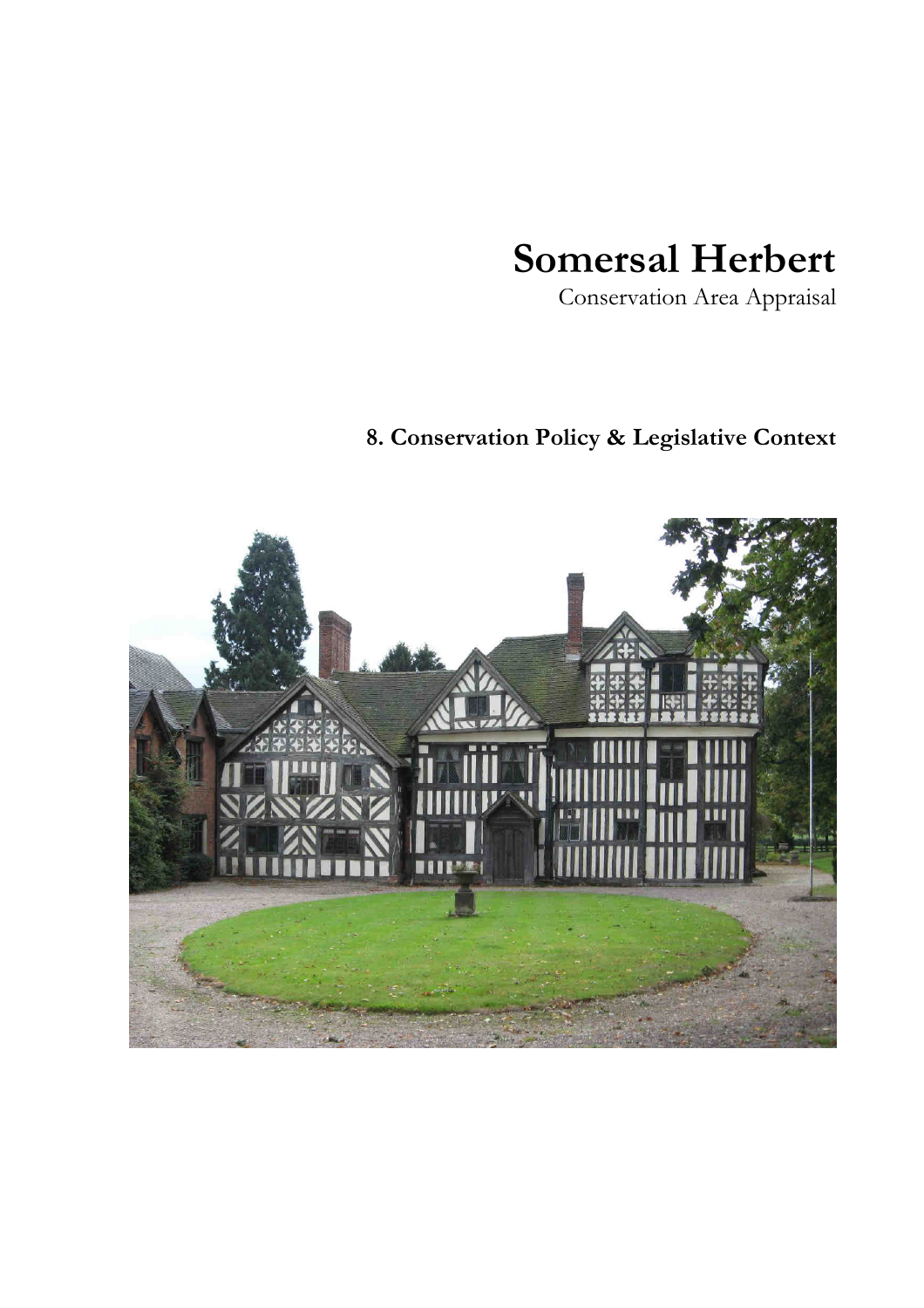# **CONSERVATION POLICY & LEGISLATIVE CONTEXT**

# **National Planning Guidance**

In March 2012 Planning Policy Statement 5: Planning for the Historic Environment which provided a national framework of policies affecting the historic environment, was revoked by the introduction of the National Planning Policy Framework (NPPF). However at the time of writing this Appraisal the Historic Environment Planning Practice Guide (HEPPG) which accompanied PPS5 remains pertinent, particularly Part 6. This part of the document provides information on making Repairs; Restoration, Additions and Alterations; and Works for Research.

Historic Environment Planning Practice Guide www.english-heritage.org.uk.

#### **National Planning Policy Framework**

In March 2012 the Government introduced the National Planning Framework (NPPF) which revoked many of the previous Planning Policy Guidance documents and Planning Policy Statements including Planning Policy Statement 5 : Planning for the Historic Environment.

The NPPF identifies that its overarching priority is the provision of sustainable development. The NPPF sets out the Governments Planning Policies for England and how these are expected to be applied. It focuses on delivery of sustainable development by considering 13 factors:-

- 1. Building a strong competitive economy
- 2. Ensuring the vitality of town centres
- 3. Supporting a prosperous rural economy
- 4. Promoting sustainable transport
- 5. Supporting high quality communications infrastructure
- 6. Delivering a wide choice of high quality homes
- 7. Requiring good design
- 8. Promoting healthy communities
- 9. Protecting Green Belt land
- 10. Meeting the challenge of climate change, flooding and coastal change
- 11. Conserving and enhancing the natural environment
- 12. Conserving and enhancing the historic environment
- 13. Facilitating the sustainable use of materials

Whilst the historic environment is referred to within various parts of the NPPF the most pertinent policies are contained within Part 12.

# **Part 12 - Policies on Conserving and Enhancing the Historic Environment**

## **NPPF Policy 126**

Local Planning Authorities (LPAs) should set out in their Local Plan a positive strategy for the conservation and enjoyment of the historic environment, including heritage assts most at risk through neglect, decay or other threats. LPAs should recognise heritage assets as an irreplaceable resource and conserve them in a manner appropriate to their significance.

LPAs should take account of :-

- sustaining and enhancing the significance of heritage assets and putting them to viable uses consistent with their conservation.
- social, cultural, economic and environmental benefits that conservation of the historic environment can bring
- new development making a positive contribution to local character and distinctiveness
- the contribution made by historic environment to the character of a place.

### **NPPF Policy 127**.

When considering the designation of Conservation Areas, LPA's should ensure that an area justifies such status because of its special architectural or historic interest and that the concept of conservation is not devalued through the designation of areas that lack special interest.

**NPPF Policy 128**. LPA's should require applicants to describe the significance of any heritage assets affected including contribution made by their setting. The level of detail should be proportionate to the assets importance and no more than is sufficient to understand the potential impact of the proposal on their significance. As a minimum the Historic Environment Record (*held by DCC*) should have been consulted and the heritage assets assessed using appropriate expertise where necessary. Where a site includes or has the potential to include heritage assets with archaeological interest LPAs should require developers to submit an appropriate desk based assessment and where necessary a field evaluation.

# **NPPF Policy 129.**

LPA's should identify and assess the particular significance of any heritage asset that may be affected by a proposal (inc. setting) taking account of available evidence and any necessary expertise. LPAs should take this assessment into account when considering the impact of a proposal on a heritage asset to avoid or minimise conflict between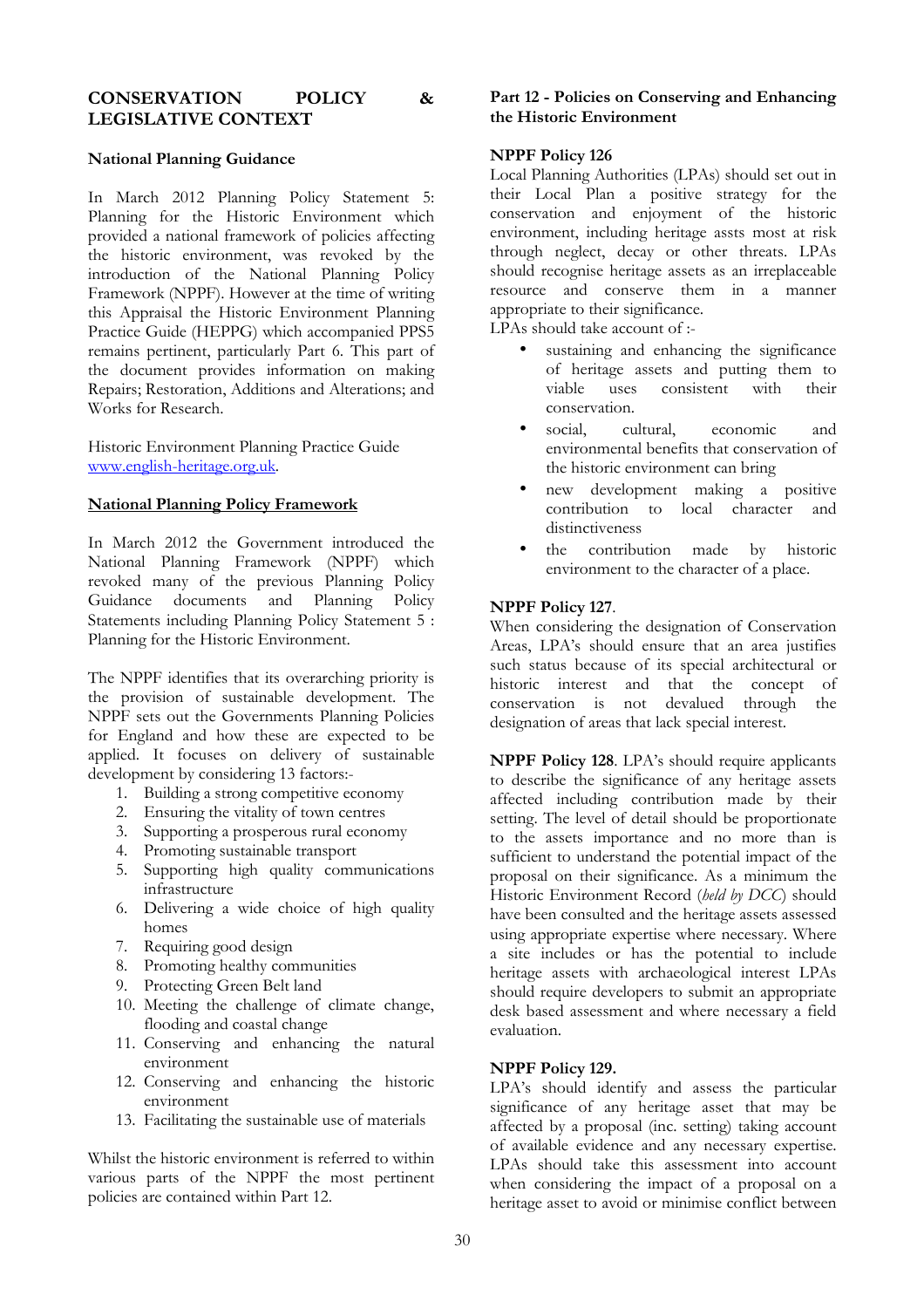the heritage asset's conservation and any aspect of the proposal.

**NPPF Policy 130** Where there is deliberate neglect of, or damage to a heritage asset, the deteriorated state of the heritage asset should not be taken into account in any decision

**NPPF Policy 131** In determining planning applications L.P.A.s should take account of

- The desirability of sustaining and enhancing the significance of heritage assets and putting them to viable uses consistent with their conservation
- The positive contribution that conservation of heritage assets can make to sustainable communities including their economic viability
- The desirability of new development making a positive contribution to local character and distinctiveness

**NPPF Policy 132** When considering the impact of a proposed development on the significance of a designated heritage asset, great weight should be given to the assets conservation. The more important the asset, the greater the weight should be. Significance can be harmed or lost through alteration or destruction of the heritage asset or development within its setting. As heritage assets are irreplaceable, any harm or loss should require clear and convincing justification.

- Substantial harm to, or loss of a grade II listed building, park or garden should be exceptional.
- Substantial harm to, or loss of designated heritage assets of the<br>highest significance. notably significance. scheduled monuments, protected wreck sites, battlefields, Grade I and II\* listed buildings, Grade I and II\* Registered Parks and Gardens and World Heritage Sites should be wholly exceptional.

**NPPF Policy 133.** Where a proposed development will lead to substantial harm to, or total loss of significance of a designated heritage asset, local planning authorities should refuse consent, unless it can be demonstrated that the substantial harm or loss is necessary to achieve substantial public benefits that outweigh that harm or loss, or all of the following apply:-

• The nature of the heritage asset prevents all reasonable use of the site;

- No viable use of the heritage asset itself can be found in the medium term through appropriate marketing that will enable its conservation
- Conservation by grant funding or some form of charitable or public ownership is demonstrably not possible
- The harm or loss is outweighed by the benefit of bringing the site back into use

**NPPF Policy 134.** Where the development proposal will lead to less than substantial harm to the significance of the designated heritage asset, this harm should be weighed against the public benefits of the proposal, including securing its optimum viable use.

# **NPPF Policy 135.**

The effect of an application on the significance of a non-designated heritage asset should be taken into account in determining the application. In weighing applications that affect directly or indirectly nondesignated heritage assets, a balanced judgement will be required having regard to the scale of any harm or loss and the significance of the heritage asset'.

**NPPF Policy 136.** Local Planning Authorities should not permit loss of the whole or part of a heritage asset without taking all reasonable steps to ensure the new development will proceed after the loss has occurred.

**NPPF Policy 137** Local Planning Authorities should look for opportunities for new development within Conservation Areas and World Heritage Sites and within the setting of heritage assets to enhance or better reveal their significance. Proposals that preserve those elements of the setting that make a positive contribution to, or better reveal the significance of the asset should be treated favourably.

**NPPF Policy 138** Not all elements of a WHS or a Conservation Area will necessarily contribute to its significance. Loss of a building or other (element) which makes a positive contribution to the significance of the Conservation Area or World Heritage Site should be treated either as substantial harm under paragraph (policy) 133 or less than substantial harm under paragraph (policy) 134, as appropriate taking into account the relative significance of the element affected and its contribution to the significance of the Conservation Area or World Heritage Site as a whole.

**NPPF Policy 139** Non-designated heritage assets of archaeological interest that are demonstrably of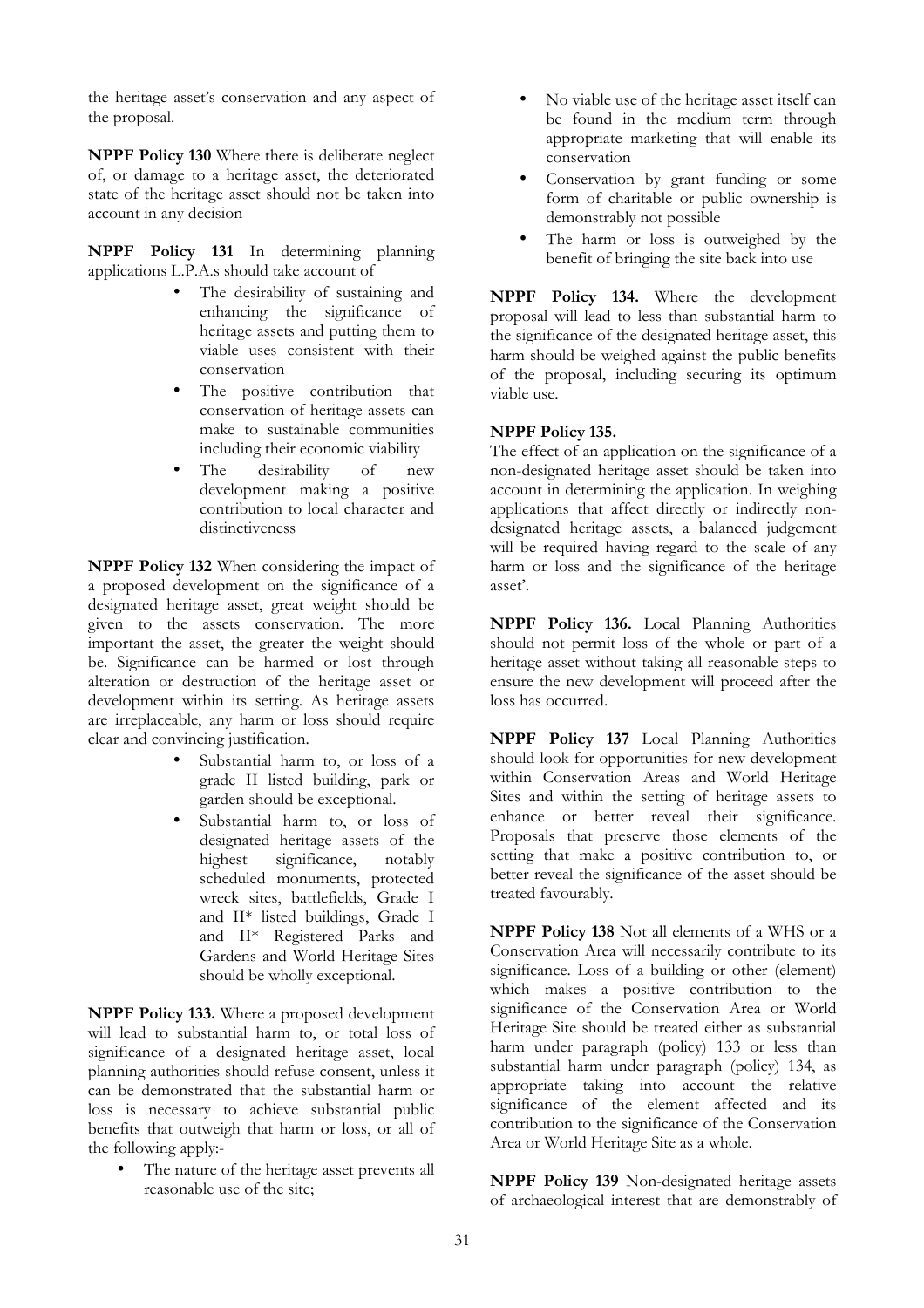equivalent significance to scheduled monuments, should be considered subject to the policies for designated heritage assets**.** 

**NPPF Policy 140** LPA's should assess whether the benefits of a proposal for enabling development, which would otherwise conflict with planning policies but which would secure the future conservation of a heritage asset outweigh the disbenefits of departing from those policies.

### **NPPF Policy 141.**

LPA's should make information about the significance of the historic environment gathered as part of plan making or development management publicly accessible. They should also require developers to record and advance understanding of the significance of any heritage assets to be lost (wholly or in part) in a manner proportionate to their importance and the impact, and to make this evidence (and any archive generated) publically accessible *(as part of the HER–see DCC, museum archive or public depository)*. However the ability to record evidence of our past should not be a factor in deciding whether such loss should be permitted.

**NPPF Section 7 – Requiring Good Design**  (policies 56 to 68) are also relevant.

Historic Environment Planning Practice Guide www.english-heritage.org.uk

# **LOCAL PLANNING GUIDANCE**

# **Derbyshire Dales Local Plan (Adopted November 2005)**

The adopted Local Plan reinforces the view that the quality of the environment, natural and man-made, is an asset to be conserved. It realizes that this can be viewed as a major constraint to development, but that it also offers great opportunities for development to be conceived in harmony with it. Positive conservation policies coupled with a development strategy are needed, so that aims to meet real needs and encourage sustainable realistic developments in conjunction with the environment, are achieved.

The policies below can be found within the **Natural, Historic and Built Environment** section. The most relevant to this Appraisal are noted:

#### **Policy NBE4**

#### **Protecting Features or Areas of Importance to Wild Flora and Fauna**

Planning permission for development within, or likely to have an adverse impact upon the integrity or continuity of areas or features of importance to wild flora and fauna, will not be granted unless it can be clearly demonstrated that there are benefits resulting from development which would outweigh the importance of the feature to wild flora and fauna.

Where appropriate the Council will impose conditions or seek to negotiate a Section 106 Obligation to secure appropriate long term management, mitigation and  $\overline{\smash{)}\,}$  or compensatory measures to protect and enhance the importance of the area or feature to wild flora and fauna

#### **Policy NBE5**

#### **Development affecting Species Protected by law or are Nationally Rare**

Planning permission for development likely to have a direct or indirect adverse impact upon species protected by law or identified as nationally rare will only be granted if it can be demonstrated that there is an overriding need for the development and where necessary, mitigation and/or compensatory measures can be put in place that allows the status of the species to be maintained or enhanced.

# **Policy NBE6 Trees and Woodlands**

Planning permission will only be granted for development likely to have a direct or indirect adverse impact upon trees and woodlands if it can be demonstrated that the justification for the development outweighs their importance for the nature conservation or amenity value. Where any trees are lost as part of a development proposal the Council will impose conditions or seek to negotiate a Section 106 Obligation to replace those that are lost on the basis of three replacements for each one lost.

#### **Policy NBE7**

#### **Features Important in the Landscape**

Planning permission will only be granted for development likely to have an adverse impact upon landscape features such as hedgerows, walls, streams and ponds, where it can be demonstrated that the justification for the development outweighs their importance to the character and appearance of the immediate and wider landscape. In appropriate circumstances the Council will impose conditions or seek to negotiate a S106 Obligation to safeguard the long-term protection and management of such features.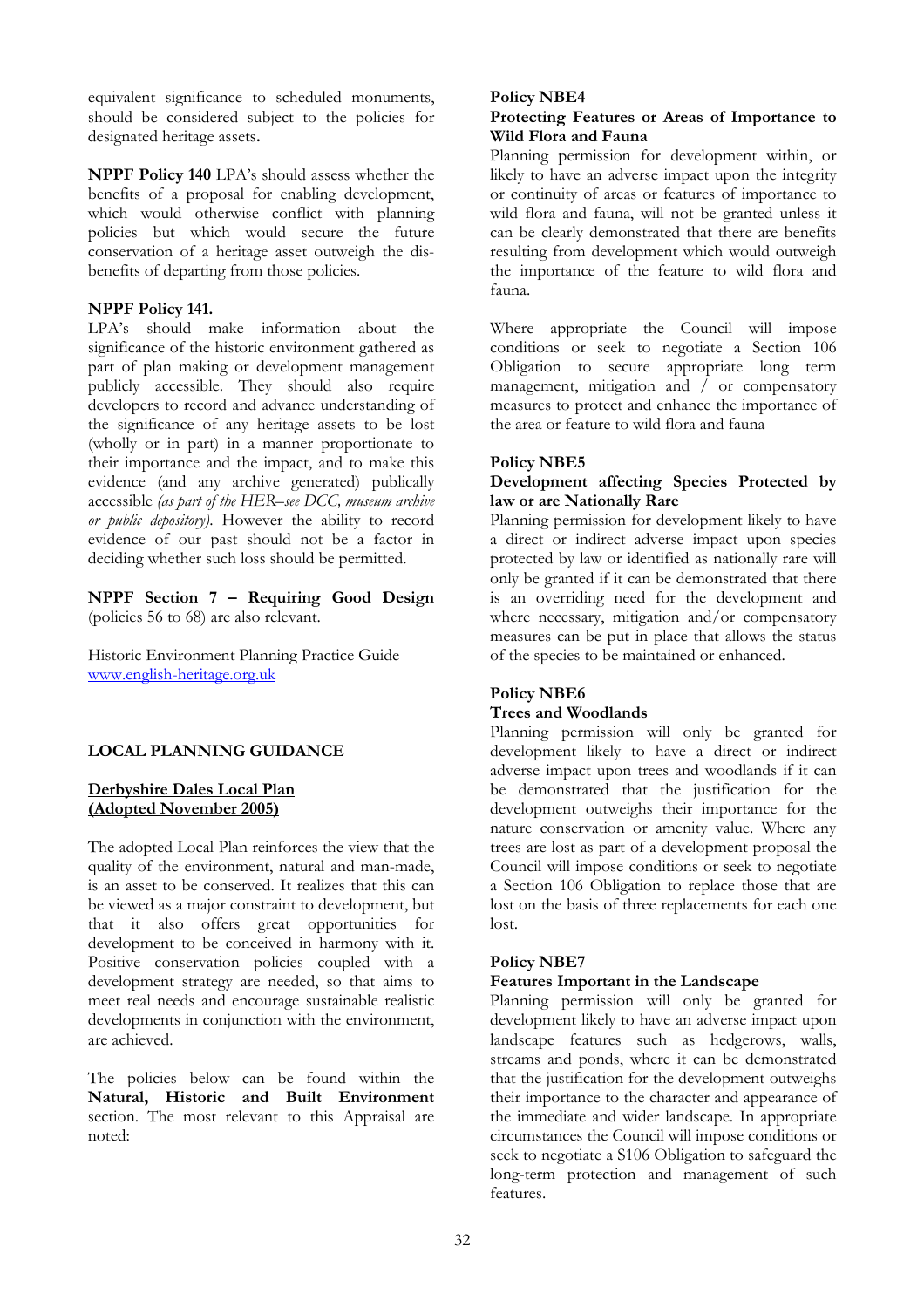# **Policy NBE8**

#### **Landscape Character**

Planning permission will only be granted for development that protects or enhances the character, appearance and local distinctiveness of the landscape.

### **Supplementary Planning Guidance**

In July 2007 Derbyshire Dales District Council adopted Supplementary Planning Guidance for Landscape Character and Design.

Somersal Herbert Conservation Area is defined within that document as being within the Needwood and South Derbyshire Claylands and is divided between two different landscape character types, these being Settled Farmlands and Settled Plateau Farmlands. (See Landscape Section for further information).

# **Policy NBE16**

# **Development Affecting a Listed Building**

Planning permission for development will only be granted where it does not have an adverse impact upon the special character or setting of a listed building.

# **Policy NBE17**

# **Alterations and Extensions to a Listed Building**  Planning permission for development involving alterations or extensions to listed buildings will only

be granted where;

- (a) the historic form of the building is retained and;
- (b) any architectural or historically important elements of the building, are retained in largely unaltered form; and
- (c) the proposed design, materials, scale and detailing does not have an adverse impact the character and appearance of the listed building

# **Policy NBE18**

#### **Conversion and Changes of Use of a Listed Building**

Planning permission for the conversion and/or change of use of a listed building will be granted provided that;

- (a) the original use is no longer appropriate or viable and;
- (b) if the proposed use is not the original use, it is appropriate to the status of the listed building
- (c) the proposal will protect the listed building and its setting

# **Policy NBE19**

# **Demolition of Listed Buildings**

Planning permission for development involving the demolition of a listed building will only be granted where;

- (a) the building is wholly beyond economic repair and:
- (b) it can be demonstrated that every possible effort has been made to continue its current use or find a compatible alternative use that would allow for the retention of the listed building and;
- (c) the application is accompanied by a redevelopment scheme for the site, the merits of which would outweigh the loss of the listed building.

The Council will impose conditions or seek to enter into a Section 106 Obligation to ensure the implementation of the redevelopment scheme at the earliest possible opportunity following demolition of the listed building.

# **Policy NBE20**

# **Enabling Development**

Planning permission for development adjacent to or within an Heritage Asset\* *(\*Scheduled Monument, other archaeological remains, listed building, other historic buildings of more local significance, conservation areas or registered parks and gardens)* and used to fund the repair, restoration or improvement of a Heritage Asset will not be granted unless:-

- a. it can be demonstrated that it is the only viable means of repairing, restoring or improving the heritage asset and:
- b. it would not have an adverse impact on the archaeological, architectural, historic or landscape interest of the heritage asset or its setting and:
- c. it can be demonstrated that the development is the minimum necessary to secure the long-term future of the heritage asset and;<br>the benefits
- d. the benefits that accrue from the development outweigh any long-term benefits.

# **Policy NBE21**

# **Development Affecting A Conservation Area**

Planning permission for development proposals within or adjacent to a conservation area will be granted provided that they preserve or enhance the character or appearance of the area.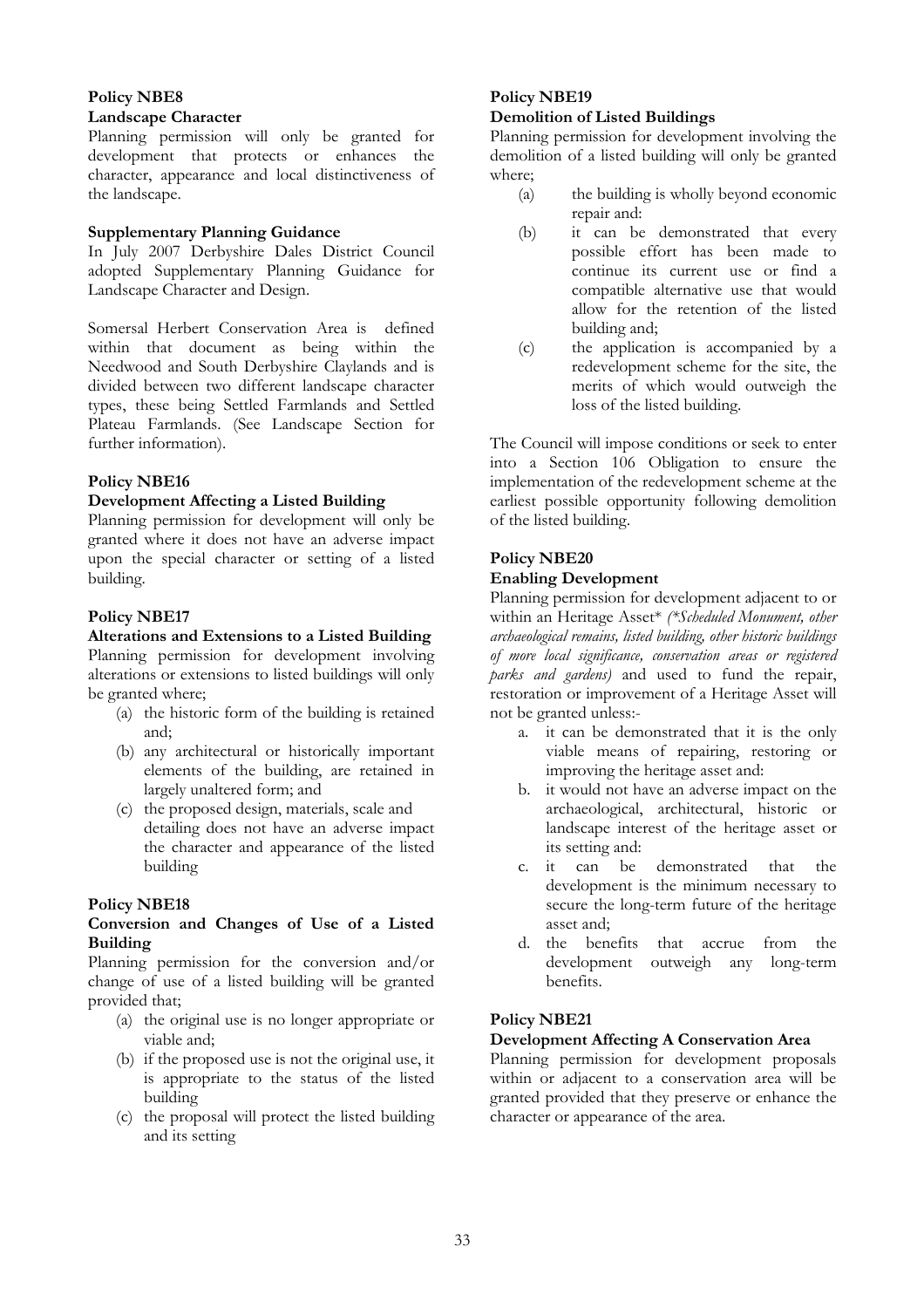### **Policy NBE24**

#### **Archaeological Sites and Heritage Features**

Planning permission will not be granted for development likely to disturb or have an adverse impact upon Scheduled Ancient Monuments or other nationally important archaeological remains or their setting

Planning permission for development likely to disturb or have an adverse impact upon other important archaeological or heritage features, or their setting will only be granted where it can be demonstrated that;

- (a) the feature can be preserved in-situ, or;
- (b) where in-situ preservation is not feasible mitigation measures can be put in place that minimises any adverse impact upon the feature and its setting.

Where appropriate the Council will impose conditions or seek to negotiate a Section 106 Obligation to ensure appropriate investigation and recording, before and during development.

#### **Policy NBE26**

#### **Landscape Design in Association with New Development**

In determining applications for planning permission the Council will consider whether there is a need for the submission, implementation and maintenance of a scheme of landscaping to ensure that the proposed development would integrate with or enhance its surroundings. Where this is considered to be necessary appropriate conditions will be imposed on any planning permission.

**Other policies** in the Derbyshire Dales Adopted Local Plan will be relevant to Somersal Herbert although they are not all recorded here, where the emphasis is on the built and natural environment of the Conservation Area. Other relevant policies include:-

#### **Strategic Framework policies**

- SF4 Development in the Countryside<br>SF5 Design and Appearance of Devel
- Design and Appearance of Development
- SF6 Protection of the Best Agricultural Land (Part of Somersal Herbert Conservation Area is identified as Grade 2 Agricultural land)

#### **Housing policies**

- H2 Extensions to Dwellings
- H3 Dependent Persons Units
- H4 Housing Development Outside Settlement Framework Boundaries
- H5 Conversion and Re-use of Buildings to Accommodation Outside Settlement Frameworks
- H6 Replacement Dwellings in the Countryside
- H8 Extending Domestic Curtilages into the Countryside
- H9 Design and Appearance of New Housing.
- H12 Alternative Provision for Affordable Housing Outside Settlement Frameworks
- H13 Affordable Housing Exceptional Sites in Rural Areas

#### **Economic & Development Policies**

- EDT4 Other Existing Employment Land and Business Premises
- EDT7 Extension and Expansion of Existing Industrial and Business Land and Premises
- EDT8 Design and Appearance of New Industrial and Business Premises
- EDT13 Buildings Associated with Agriculture, Forestry or Other Rural Based Enterprise
- EDT14 Farm Diversification
- EDT15 New Build Industrial and Business Development Outside of Frameworks
- EDT16 Re-use of Rural Buildings for Industrial and Business Use

#### **Transportation policies**

- TR1 Access Requirements and the Impact of New Development
- TR3 Provision for Public Transport

#### **Infrastructure & Community Facilities policies**

- CS5 Renewable Energy Installations
- CS6 Wind Turbine Generator Development

#### **Leisure and Recreation policies**

- L9 Safeguarding Public Rights of Way<br>
L12 Potentially Intrusive Sport or Re
- Potentially Intrusive Sport or Recreation **Activities**

# **LEGISLATION**

Conservation area designation has always had minimal impact on the individual and successive governments have always sought to ensure that the rights of individuals within conservation areas are<br>not overly constrained, as compared with constrained, as compared with individuals outside of protected areas. However, erosion of historic fabric within conservation areas over the years has led to some additional controls being made available to protect the overall environment. Conservation Area Consent is required for the total (or substantial) demolition of a building. Following the outcome of the Shimizu case, various works that would previously have constituted partial demolition are not now subject to consent, despite their removal having a potentially detrimental effect on the character or appearance of the area e.g. removal of architectural detail etc.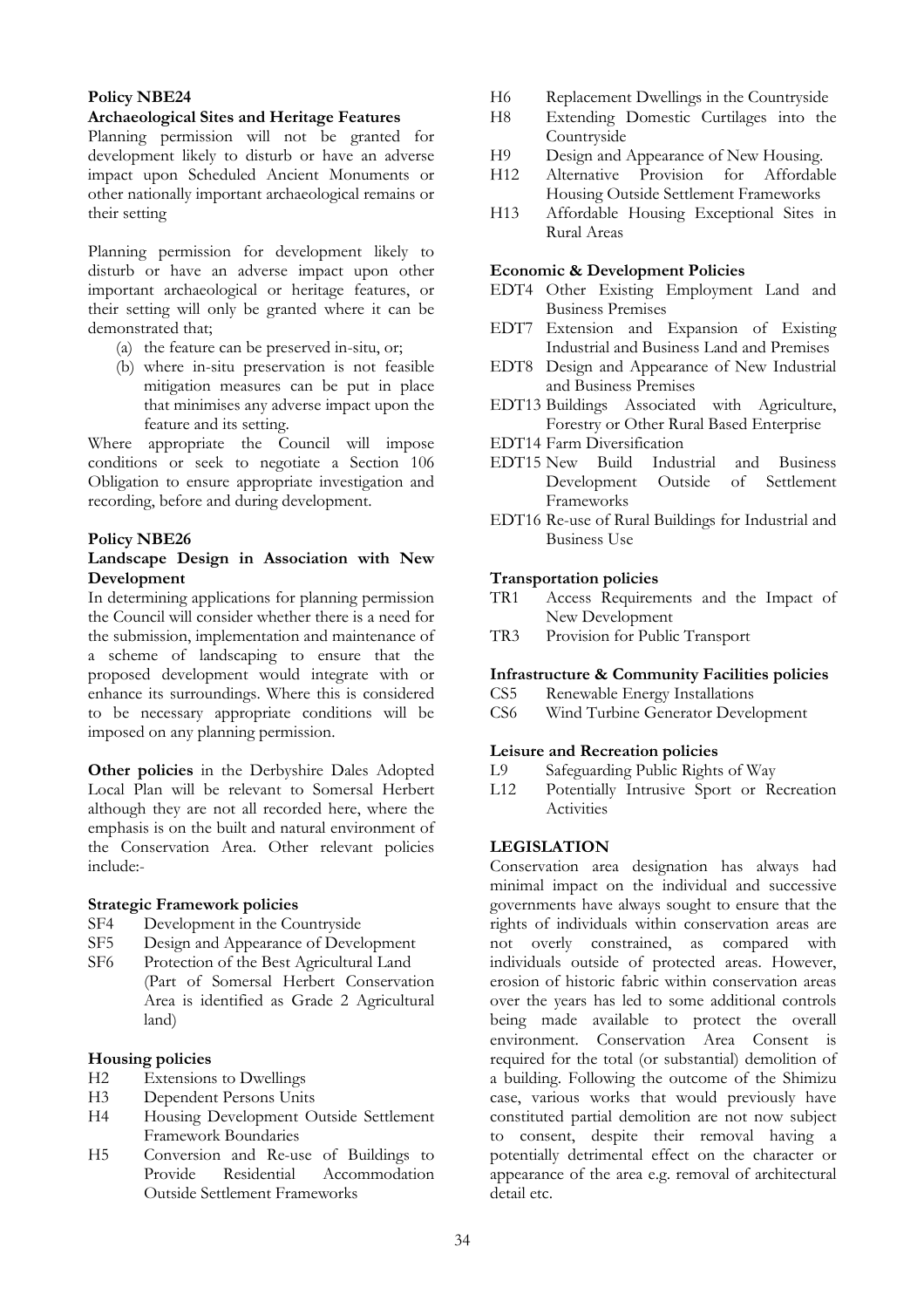### *Development*

The Town & Country Planning (General Permitted Development Order) 1995 indicates the rights of an individual to act without the need for a planning approval. However, some of these rights are withdrawn, or are more limited in their application in conservation areas and national parks, than elsewhere. In October 2008 amendments were introduced to the TCP (GPDO) 1995 by the TCP (GPDO) 2008. The following indicate constraints within a Conservation Area that are **'additional'** to **planning requirements** outside a Conservation Area**.** 

Planning permission is required for:-

- An extension to the dwelling-house which would extend beyond a wall forming a side elevation of the original dwelling-house.
- An extension of the dwelling-house which would have more than one storey and extend beyond the rear wall of the original dwelling-house.
- Cladding a house with stone, artificial stone, pebble-dash, render, timber, plastic and tiles.
- The enlargement of a house consisting of an addition or alteration to its roof.
- The provision, alteration or improvement of a building/enclosure/pool or the provision of a container to be used for domestic heating purposes (oil/gas) within the curtilage of a dwelling-house **if** any part of the building, enclosure, pool or container would be situated on land between a wall forming a side elevation of the house and the boundary of the cartilage of the house.
- The installation, alteration or replacement of a chimney, flue or soil and vent pipe on a house **if** the chimney, flue, soil, or vent pipe would be installed on a wall or roofslope which fronts a highway or forms either the principal or side elevation of a house.
- The installation, alteration or replacement of a satellite dish on a house, or within the curtilage of a house **if** it consists of the installation of a satellite dish, on a chimney, wall or roof slope which faces onto, and is visible from a highway or on a building which exceeds 15 metres in height.

# **Installation of Micro-generation Equipment**

Planning permission is required for :-

- The installation, alteration or replacement of solar thermal equipment on a house (or flats) **if** the solar PV or solar thermal equipment would be installed on a wall forming the principal or side elevation of the house and would be visible from the highway, or; on a wall of a building within the curtilage of the house and would be visible from a highway.
- The installation, alteration or replacement of stand alone solar within the curtilage of a dwelling-house **if** it is to be situated within any part of the curtilage of the dwellinghouse and would be visible from the highway.
- The installation, alteration or replacement of a flue, forming part of a biomass heating system on a dwelling-house **if** the flue would be installed on a wall or a roof-slope forming the principal or side elevation of the dwelling-house and would be visible from a highway.
- The installation, alteration or replacement of flue, forming part of combined heat and power system, on a dwelling-house **if** the flue would be installed on a wall or a roofslope forming the principal or side elevation of the dwelling-house and would be visible from a highway.

# *Trees*

Under the Town and Country Planning Act 1990 (Section 211), subject to range of exceptions, anyone proposing to cut down, or prune a tree in a Conservation Area is required to give six weeks notice to the local planning authority. This provides the local authority with the opportunity for bringing the tree under their general control by making a tree preservation order in respect of it. Penalties for contravention are similar to those relating to tree preservation orders.

#### *Conservation Area Consent*

Conservation Area Consent is required for the substantial or total destruction of a building in a conservation area greater than 115 cubic metres. Consideration is given as to whether the building makes a positive contribution to the character and appearance of the Conservation Area. Conservation Area Consent is also required for the demolition of walls, fences and other means of enclosure where planning permission would have been required for their construction.